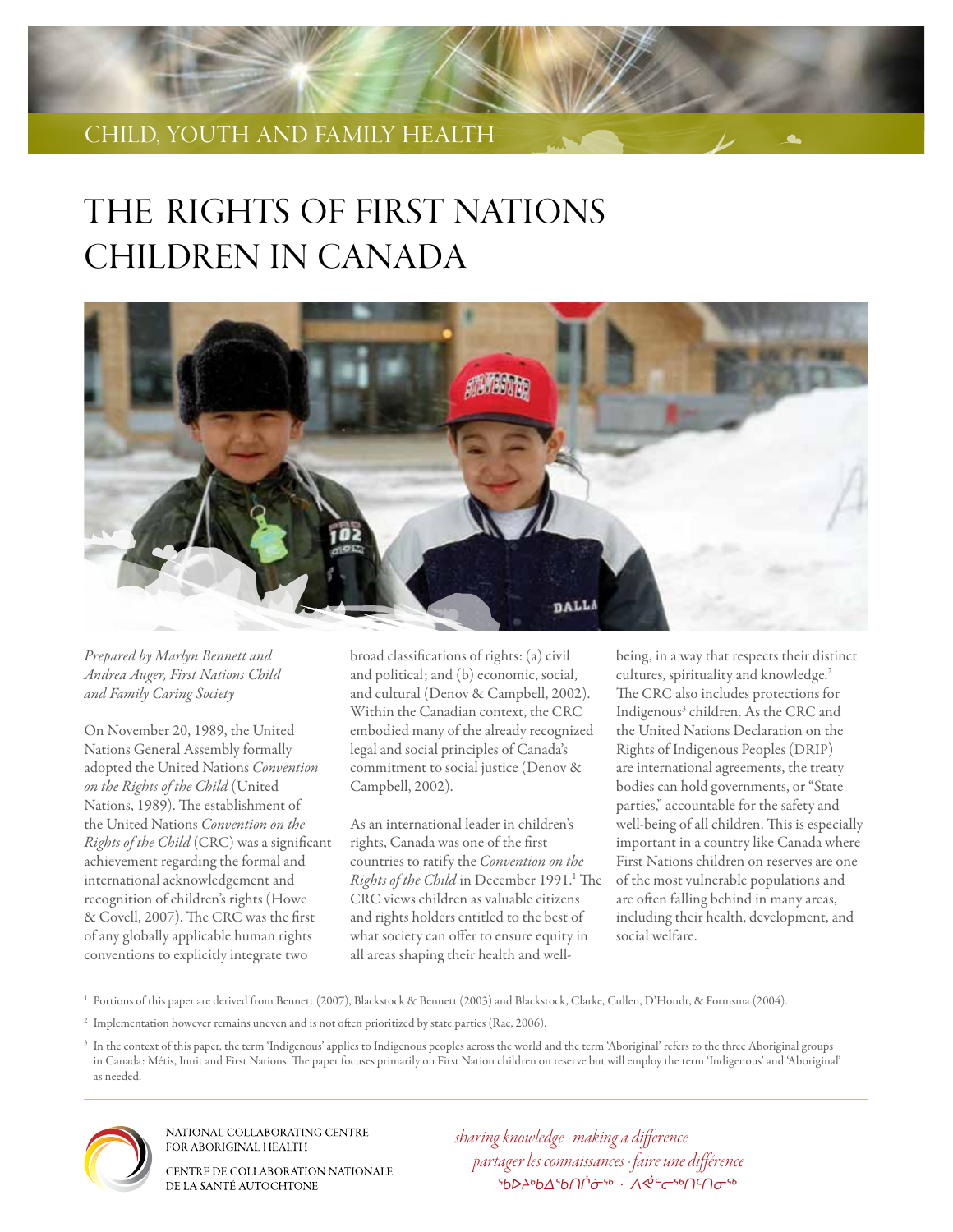# CRC Framework

(Howe & Cowell, 2001)

The CRC essentially provides a global standard or framework for all governments to improve, promote and protect the basic human rights for all children. It calls for continuous action and progress in the realization of children's rights underpinned by four general principles:

1. Non-discrimination (Article 2), which means that states commit themselves to respect and ensure the rights of all children under their jurisdiction without discrimination of any kind;

2. The best interests of the child (Article 3), which means that the interests of the child are recognized as paramount and budgetary allocations should give priority to children and to the safekeeping of their rights;

3. The child's right to survival and development (Article 6), which claims the right for children to realize their fullest potential through a range of strategies, from meeting their health, nutrition and education needs to supporting their personal and social development;

4. Respect for the children's views and for their right to participate in all aspects of democratic society (Articles 12 to 15), which asserts that children are not passive recipients, but active contributors to the decisions that affect their lives.

These key themes underpin all other provisions of the CRC and provide a strong framework for the adoption of a child-friendly focus in all of the obligations imposed on the state.

The CRC's remaining articles cover a range of issues, including the right to health, the right to education, the right to identity, and the explicit right to practice culture, religion, and language freely and without discrimination (a complete summary of the rights under the Convention on the Rights of the Child can be found at www.unicef.org/crc/files/Rights\_ overview.pdf).

Every five years, State parties report to the Committee on the Rights of the Child regarding their progress respecting the implementation of the articles within the CRC (Blackstock, Clarke, Cullen, D'Hondt, & Formsma, 2004). After considering the State Parties' reports and non-government (NGO) submissions, the Committee offers concluding observations that indicate areas of accomplishment and where improvements are required (Blackstock, et al, 2004).

## Failing First Nations Children

In recognition of the last year of the *International Decade of Indigenous Peoples*, the First Nations Child and Family Caring Society of Canada (Caring Society) published a report titled *Keeping the Promise*, which investigated the lived experiences of First Nations children across a number of dimensions including poverty, urbanization, substance misuse, education, youth suicide, accidental injury, child welfare, sexual exploitation, and youth justice (Blackstock, Clarke, Cullen, D'Hondt, & Formsma, 2004). The authors recognized many effects on the health and well-being of First Nations children caused by these dimensions and that there was no standardized way of determining when rights contained in the CRC were being upheld. For their purposes they identified possible rights violations based on the following three situations:

- 1. where First Nations children and young people face disproportionate risk relating to one or more articles of the CRC;
- 2. where there is an identified risk to First Nations children and young people relating to one or more articles of the CRC – particularly when the risk is severe and persistent; and
- 3. where there is little evidence that the State government has considered how to ensure the right is realized for First Nations children and young people (Blackstock et al., 2004, p. 16).

The findings indicate that First Nations children continue to experience unacceptable, disproportionate levels of risk across all the identified dimensions, and that policies developed by the government to redress these risks and protect the rights of First Nations children remain largely unimplemented.

Many policies and practices for First Nations communities often do not take into account current effects of historical traumas to First Nations peoples including those wrought by colonialism and systems of assimilation, for example residential schools. Further to this, funding to address structural challenges is lacking (Trocmé, et al. 2005). As a wealthy and prosperous nation with an international reputation for challenging oppressors of the under classes, Canada falls short when its treatment of Aboriginal children is exposed and scrutinized. The social determinants of health overall for First Nations communities have a large impact on the health and well-being of First Nations children and often impede their future success. As Martha Friendly (2007) notes, despite care and education programs such as Aboriginal Head Start, Aboriginal children within Canada remain significantly underserved in early learning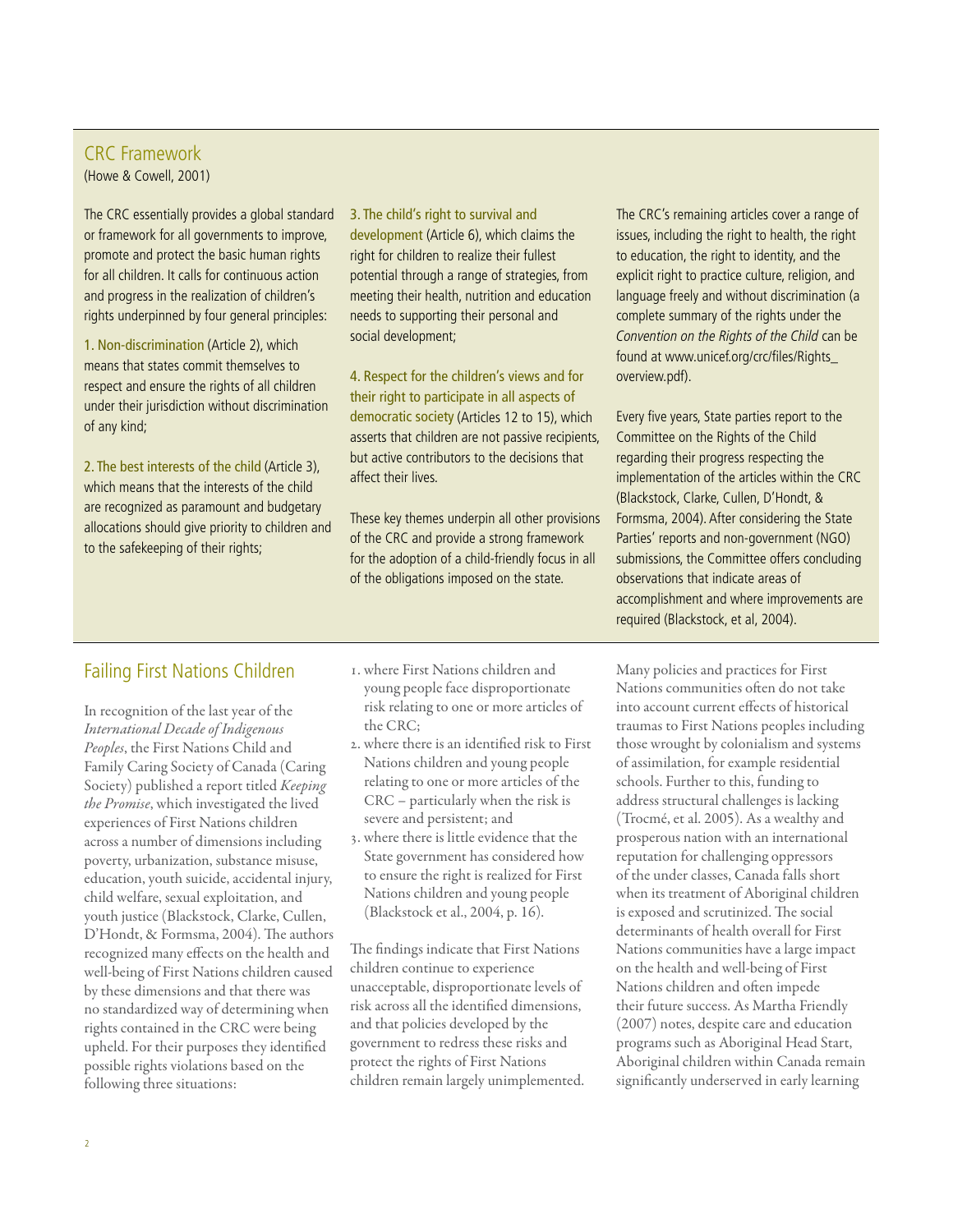

and childcare. Similarly, First Nations children face disproportionate difficulties accessing health care and consequently face higher risks for health problems (van Daalen-Smith, 2007), and they lag behind educationally in comparison to other Canadian children (Canadian Council of Provincial Child and Youth Advocates, 2010). First Nations children are also over-represented in the youth justice (Denov, 2007) and child welfare systems (Blackstock, 2007) across the country. First Nations children and youth are too often the victims of sexual exploitation and violence, and their rates of suicide, death and injury are also disproportionately high (UNICEF, 2009). Two areas in which these disproportionate levels of risk continue to be particularly pronounced are in the areas of poverty and child welfare.

#### Aboriginal children experience disproportionate levels of poverty

Although Article 24 of the CRC entitles all children to health and well-being, First Nations children continue to live far below the standard of living of the general Canadian population (Statistics Canada, 2006). The living conditions for many First Nations children both on and off reserve fall far short of those promised in the CRC. Many First Nations children living off reserve live in poverty with their basic needs for food, clothing and shelter remaining unmet. Urban First Nations children are twice as likely as their non-Aboriginal peers to live in poverty, to live in young single-parent households, to live in inadequate housing, and to be hungry (Canadian Council of Provincial Child and Youth Advocates, 2010). In many

on-reserve communities, particularly in remote settings, families struggle to meet basic needs in an environment of high prices and fewer economic opportunities. First Nations children living on reserve often do not have access to services which are available to non-Aboriginal children across the country. This is especially true for First Nations children with disabilities where jurisdictional disputes remain an obstacle (Lavallee, 2005; Blackstock, Prakash, Loxley & Wien, 2005). Food security is a pervasive problem, with national data indicating that Aboriginal children are four times more likely to report experiencing hunger than non-Aboriginal children in Canada (McIntyre, Walsh, & Connor, 2001). Aboriginal children are over-represented in homelessness, inadequate housing and over-crowding situations (Anderson, Blackwell, & Dornan, 2000). Adequate and safe water systems are a continuing problem (Crooks, 2012). UNICEF (2013) reports that "about 30 percent of children in poor families and in First Nations families are developmentally vulnerable – as opposed to 15 percent of children from better-off families" (p. 10). Under Article 4 of the CRC, State governments should be providing adequate funding to support children and their rights. In the case of First Nations children and communities, there should be adequate funding for infrastructure and access to services to meet the needs of children and families as no child in a resource-rich country like Canada should be living in poverty. In essence, poverty is a problem that pervades all aspects of life and makes healthy development difficult, not only for First Nations children but also for Métis and Inuit children (Bennett & Auger, 2010). Poverty reduction is also important in reducing the high numbers of First Nations children being taken into the care of child welfare because of parental neglect (Blackstock, 2003).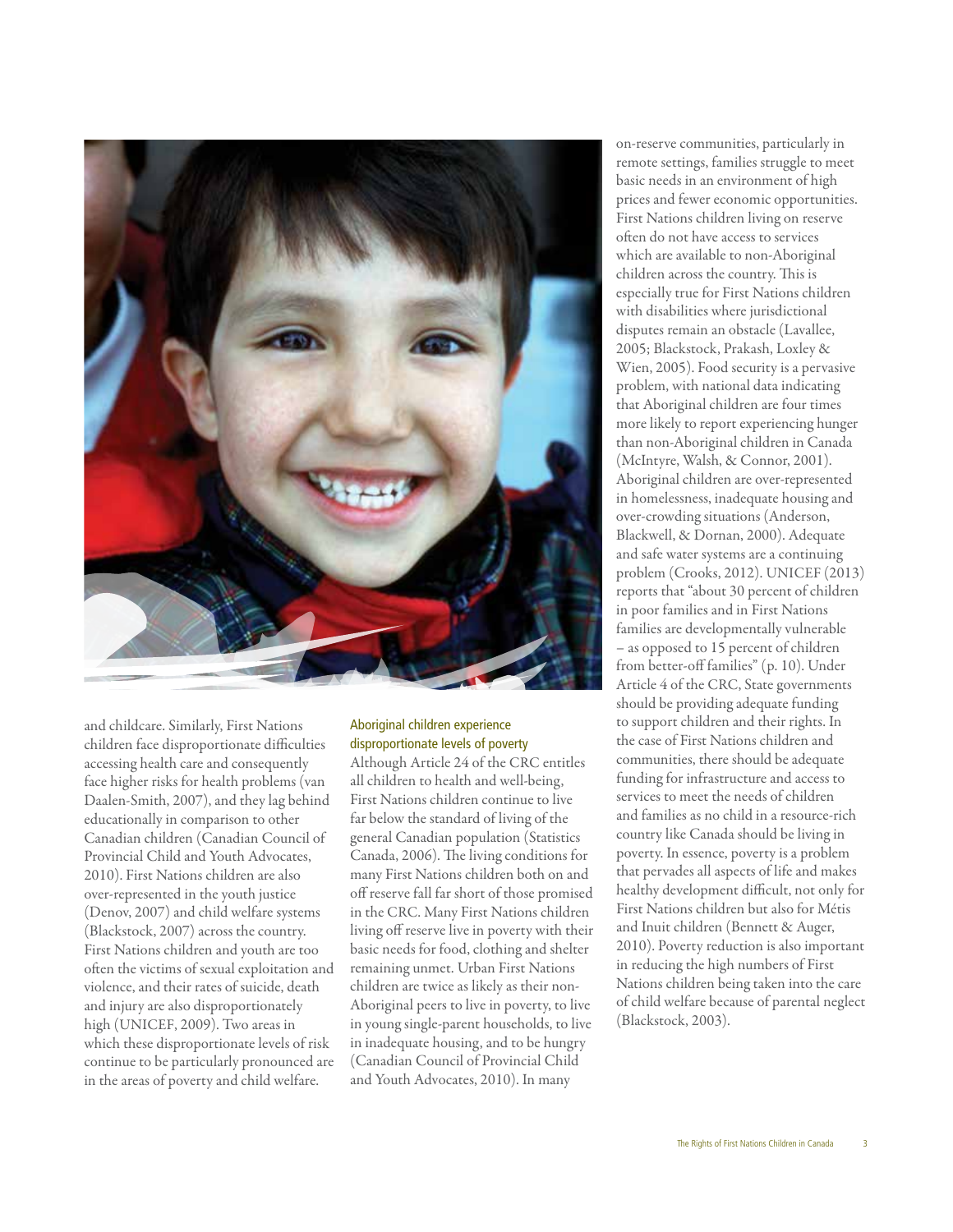#### Child welfare policies and funding continue to undermine the health of First Nations children

Child welfare policies, practices and funding levels for First Nations children have been, and remain, discriminatory and inconsistent with the CRC (Blackstock, et al., 2004; Bennett, 2007; Blackstock, 2010). Many people are aware of the '60s scoop', a time during which there were mass removals of children from communities by non-Aboriginal social workers and placement into in non-Aboriginal homes (Kimelman, 1984). Not nearly enough has changed since. Research indicates that discriminatory treatment towards First Nations children is evident at every stage of social worker decision-making (Trocmé et al., 2005). For example, First Nations cases are more likely to be kept open for on-going services, and First Nations children are more likely to be removed from their homes and are often placed into non-Aboriginal homes. Importantly, studies have shown poverty to be a root cause leading to the removal of children (Trocmé et al., 2005). First Nations children continue to be overrepresented in the child welfare system (Blackstock, 2007). The 2011 National Household Survey indicated that in 2011, 48% of children in foster care were Aboriginal (Statistics Canada, 2013). The Federal Government's own data shows a staggering 71.5% increase in the number of First Nations ('Status Indian') children on reserve being placed in child welfare between 1995 and 2001 (McKenzie, 2002). Factors underlying this increase in the removal of children include a lack of home family supports for children at risk and inequitable funding for services. More funding for measures considered the least disruptive would do much to reduce the numbers of children in care (Shangreaux, 2004; Blackstock, 2010). The funding issue has been brought to the Canadian Human Rights Tribunal in a human rights case against the Government of Canada,

alleging that the inequitable funding levels have contributed to the overrepresentation of First Nations children in the care of child welfare.4 If successful, this case could mean equitable funding for child welfare services and possibly other services if a legal precedent is set (Blackstock, 2010).

#### First Nations parents are in the best position to care for their children and should have supports to assist them when needed

The CRC requires that governments respect the responsibility of parents for providing appropriate guidance to their children. Nevertheless, Article 18 also states that governments should provide support services to parents especially if both parents work outside the home (United Nations Children's Fund, 2006). Children must be looked after properly by people who respect their ethnicity, religion, culture and language, and their care and treatment should always be based on the best interests' principle (United Nations Children's Fund, 2006; UNICEF, 2009). The current practices and policies in child welfare for First Nations children often infringe upon children's right to nondiscrimination (Article 2), as well as the right to use his or her own language and enjoy his or her own culture (Article 30).

There is a role for governments to play in helping families and guardians who are unable to provide food, clothing and housing (UNICEF, 1990). According to Article 27 of the CRC, it is the responsibility of parents and guardians to secure, within their abilities and financial capacities, the conditions necessary for their child's development. State governments have a responsibility to take all necessary measures to assist parents and others responsible for the child to implement this right and all rights as outlined in the CRC, and provide material assistance and support programmes where needed (United Nations, 1989).

# International Concerns for Aboriginal Children in Canada

Every year upon reviewing Canada's record in implementing the CRC, the United Nations Committee on the Rights of the Child continues to express deep concern about the lack of progress in implementing the rights of Indigenous children. The Government of Canada appeared before the United Nations Committee on the Rights of the Child (Committee) on September 26-27, 2012 to undergo a review of its compliance with the UN Convention on the Rights of the Child (UNCRC). The Committee released its findings and recommendations in a document called *Concluding Observations* on October 5, 2012 (United Nations, 2012). Reference was specifically made to Aboriginal<sup>5</sup> children and young people regarding child welfare, health, poverty, education, and juvenile justice.

#### The UNCRC has several concerns for Aboriginal children in Canada

The report strongly criticized Canada for lack of progress in discrimination against Aboriginal children and youth as evidenced through the significant overrepresentation of Aboriginal children in the child welfare system and the ongoing inequitable funding for child welfare services for First Nations children on reserves. The Committee also raised concerns about loss of identity and culture as there are inadequate cultural supports while Aboriginal children are in out-of-home care. The Committee was disturbed by removals of children from their families as a first resort in cases of neglect, financial hardship or disability, and went on to outline the following concerns for children while in the care of child welfare: inappropriate placements, poorer outcomes, abuse and neglect, inadequate preparation for life

<sup>4</sup> The case was filed by the Assembly of First Nations and the First Nations Child and Family Caring Society in 2007. More information is available at www.fnwitness.ca.

<sup>5</sup> While the Concluding Observations report focused specifically on Aboriginal children and young people with respect to child welfare, health, poverty, education, and juvenile justice, this paper mainly focuses on First Nations children and two factors affecting their health and well-being: poverty and child welfare.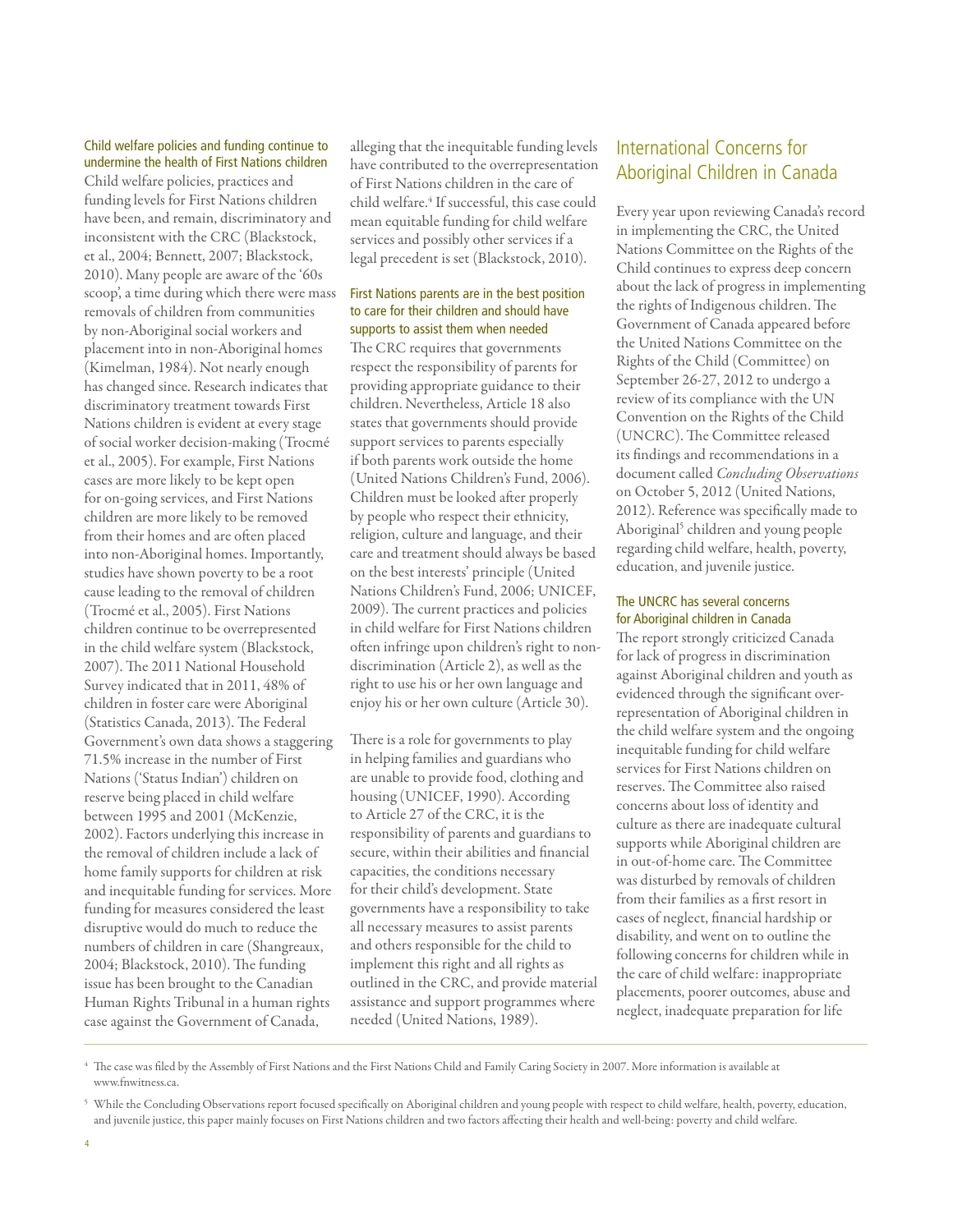after care, caregivers with little training or preparation, and, for Aboriginal children in particular, placements in homes outside their communities. Concerns about health were raised, including violence against Aboriginal women and girls, mental health of Aboriginal children, and the continued high suicide rate. The Committee also noted the Government of Canada's lack of a national poverty initiative, as well as concerns about the inequities and inadequacies of welfare services in meeting needs of Aboriginal children. With regard to education and Aboriginal children, the Committee commented on the high dropout rate as well as inappropriate and excessive use of disciplinary measures applied in school. The Committee also drew attention to the fact that Aboriginal

youth are more likely to be involved in the criminal justice system than to graduate from high school. The UNCRC also noted that Canada cannot excuse rights violations due to the federalist structure of the country.<sup>6</sup>

### Conclusion

Contrary to the child's right to education, health care and economic assistance, First Nations children in Canada continue to suffer disproportionately from high rates of child poverty, from high levels of neglect, and from a child welfare system that fails to adequately protect them through culturally-appropriate services (Blackstock, 2007). First Nations children and all children should have access to communitybased and culturally appropriate services which will help them grow up safe, healthy, and spiritually strong and be free from abuse, neglect, sexual exploitation, and the damaging effects of neglect and caregiver substance abuse. All should have a bright future, be entitled to a place of safety and nurturance, and be seen as a source of pride to their family of origin and community. In order for this to occur, it is important that First Nations families (and their respective organizations) be given the resources they need to ensure that the rights of Aboriginal children under their care are upheld and respected. Now more than ever, the current environment presents new opportunities to work towards a path of healing, reconciliation and renewal, with the well-being of children and youth



<sup>6</sup> The full text of the Concluding Observations can be found at: www2.ohchr.org/english/bodies/crc/docs/co/CRC-C-CAN-CO-3-4\_en.pdf.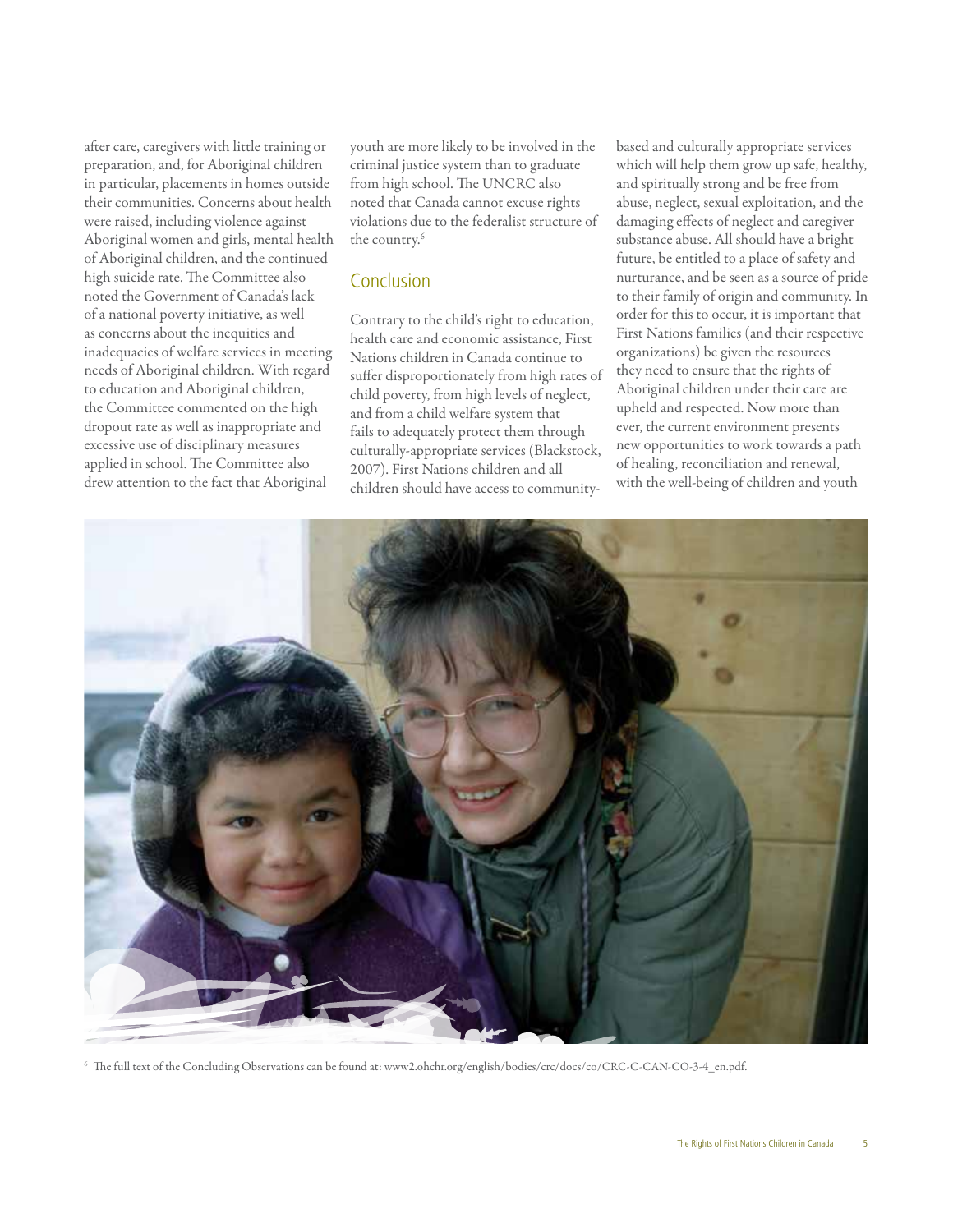

as the focus. In order to help vulnerable children such as First Nations children, a community developed, outcomes-directed, child-centered national plan in Canada is required.

## References

Anderson, K., Blackwell, S., & Dornan, D. (2000). *Urban Aboriginal poverty: A status report on Aboriginal children and their families*. Toronto, ON: Ontario Federation of Indian Friendship Centres. Retrieved March 5, 2013 from http://www.fsin. com/healthandsocial/childportal/images/Urban%20 Aboriginal%20Poverty%20OFIFC.pdf

Bennett, M. (2007). Aboriginal children's rights: Is Canada keeping its promise? In *The rights of the child in Canada: A retrospective*, K. Covell & B. Howe (eds.), pp. 265-286. Waterloo, ON: Wilfrid Laurier University Press.

Bennett, M., & Auger, A. (2010). Editorial: Aboriginal victim or valor?: Understanding the past to change the future. *First Peoples Child and Family Review*, 4(2): 5-8.

Blackstock, C. (2003). First Nations child and family services: Restoring peace and harmony in First Nations communities. In *Child welfare: Connecting research policy and practice*, K. Kufeldt & B. McKenzie (eds.), pp. 331-342. Waterloo, ON: Wilfrid Laurier University Press.

Blackstock, C. (2007). Are residential schools closed or have they just morphed into child welfare? *Indigenous Law Journal*, 6(1): 71-78. Retrieved March 4, 2013 from https://tspace.library.utoronto. ca/bitstream/1807/17131/1/ILJ-6.1-Blackstock.pdf.

Blackstock, C. (2010). The Canadian Human Rights Tribunal on First Nations Child Welfare: Why if Canada wins, equality and justice lose. *Children and Youth Services Review*, 33: 187-194.

Blackstock, C., & Bennett, M. (2003). *National children's alliance: Policy paper on Aboriginal children*. Ottawa, ON: First Nations Child & Family Caring Society. Retrieved March 5, 2013 from http://www. nationalchildrensalliance.com/nca/pubs/2003/ Aboriginal\_Children-Blackstock\_%20Bennett.pdf.

Blackstock, C., Clarke, S., Cullen, J., D'Hondt, J., & Formsma, J. (2004). *Keeping the promise: The Convention on the Rights of the Child and the lived experiences of First Nations children and youth.* Ottawa, ON: First Nations Child & Family Caring Society of Canada. Retrieved January 10, 2012 from http://www.fncfcs.com/docs/ KeepingThePromise. pdf.

Blackstock, C., Prakash, T., Loxley, J., & Wien, F. (2005). *Wen: de: We are coming to the light of day.*  Ottawa, ON: First Nations Child and Family Caring Society of Canada.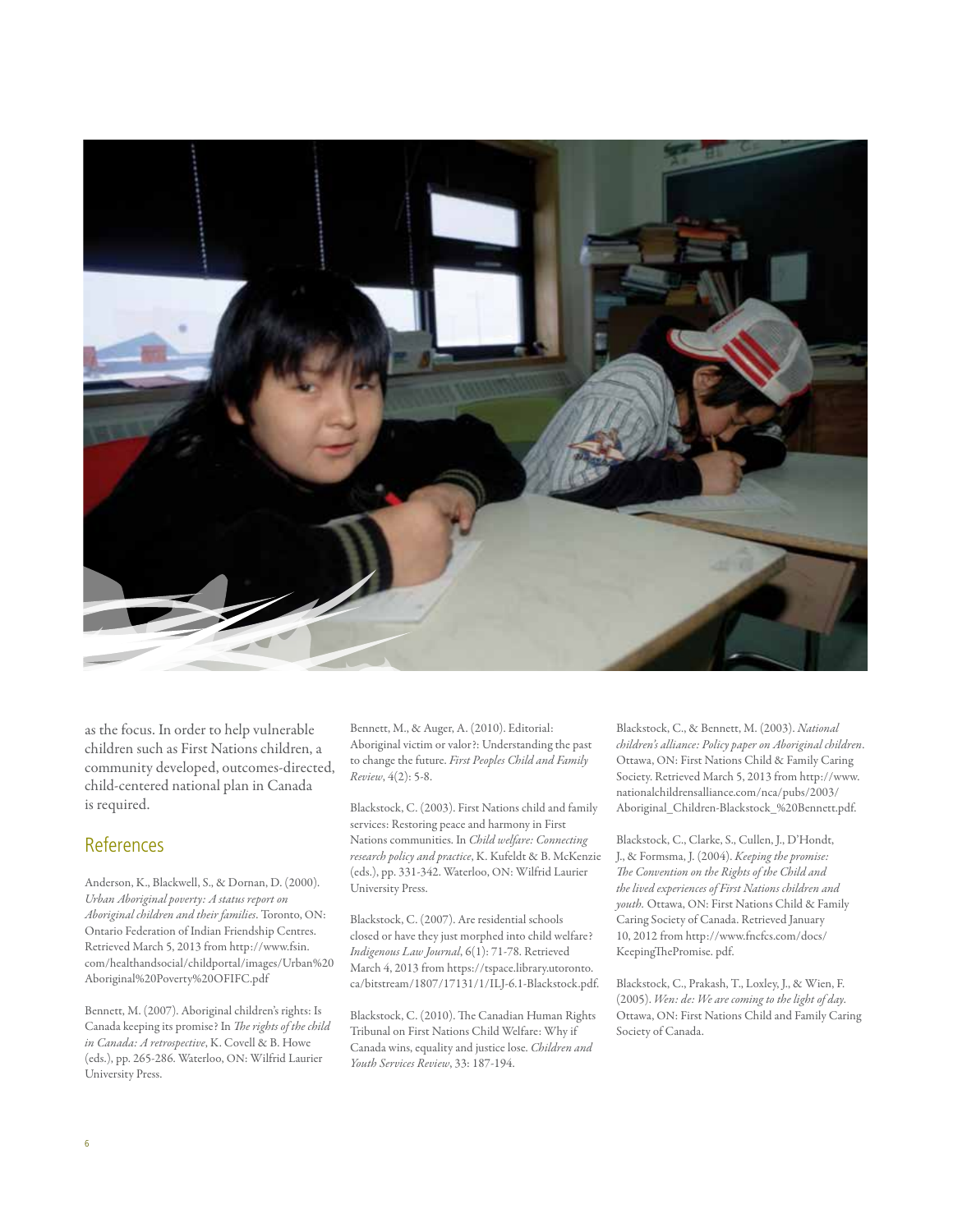

Canadian Council of Provincial Child and Youth Advocates (2010). *Aboriginal children and youth in Canada: Canada must do better*. Ottawa, ON: The Authors.

Crooks, C. (2012). *A draft submission: Canada's legal obligation and duty to ensure on-reserve access to clean drinking water*. Victoria, BC: University of Victoria, Environmental Law Centre. Retrieved March 2, 2013 from http://www.elc.uvic.ca/press/documents/2012- Clean-Drinking-Water-on-Reserves.pdf.

Denov, M. (2007). Youth justice and children's rights: Transformations in Canada's youth justice system. In *The rights of the child in Canada: A retrospective*, K. Covell and B. Howe (eds.), pp. 153-178. Waterloo, ON: Wilfrid Laurier University Press.

Denov, M., & Campbell, K. (2002). Casualties of Indigenous displacement in Canada: Children at risk among the Innu of Labrador. *Refuge*, 20(2): 21-34.

Friendly, M. (2007). Early learning and child care: Is Canada on track? In *The rights of the child in Canada: A retrospective*, K. Covell and B. Howe (eds.), pp. 45- 72. Waterloo, ON: Wilfrid Laurier University Press.

Howe, R.B., & Covell, K. (eds.) (2007). *Children's rights in Canada: A question of commitment*. Waterloo, ON: Wilfrid Laurier University Press.

Kimelman, E. (1984). *File review report. Report of the Review Committee on Indian and Métis Adoptions and Placements*. Winnipeg, MB: Manitoba Community Services.

Lavallee, T. (2005). Federally funded Manitoba First Nation children with complex medical needs. *Paediatrics and Child Health*, 10: 527-529.

McIntyre, L., Walsh, G., & Connor, S. (2001). *A follow-up study of child hunger in Canada*. Hull, QC: Applied Research Branch Strategic Policy, Human Resources Development Canada.

McKenzie, B. (2002). *Block funding child maintenance in First Nations child and family services: A policy review*. Winnipeg, MB: Report prepared for Kahnawake Shakotiia'takenhnhas Community Services.

Rae, J. (2006). *A report on Indigenous children and the UN Convention on the Rights of the Child*. Toronto, ON: Report prepared for the UN Committee on the Rights of the Child in the development of a General comment on the topic of Indigenous children and youth, and for the general usage of the UN Sub-Group on Indigenous Children and Young People (ISG).